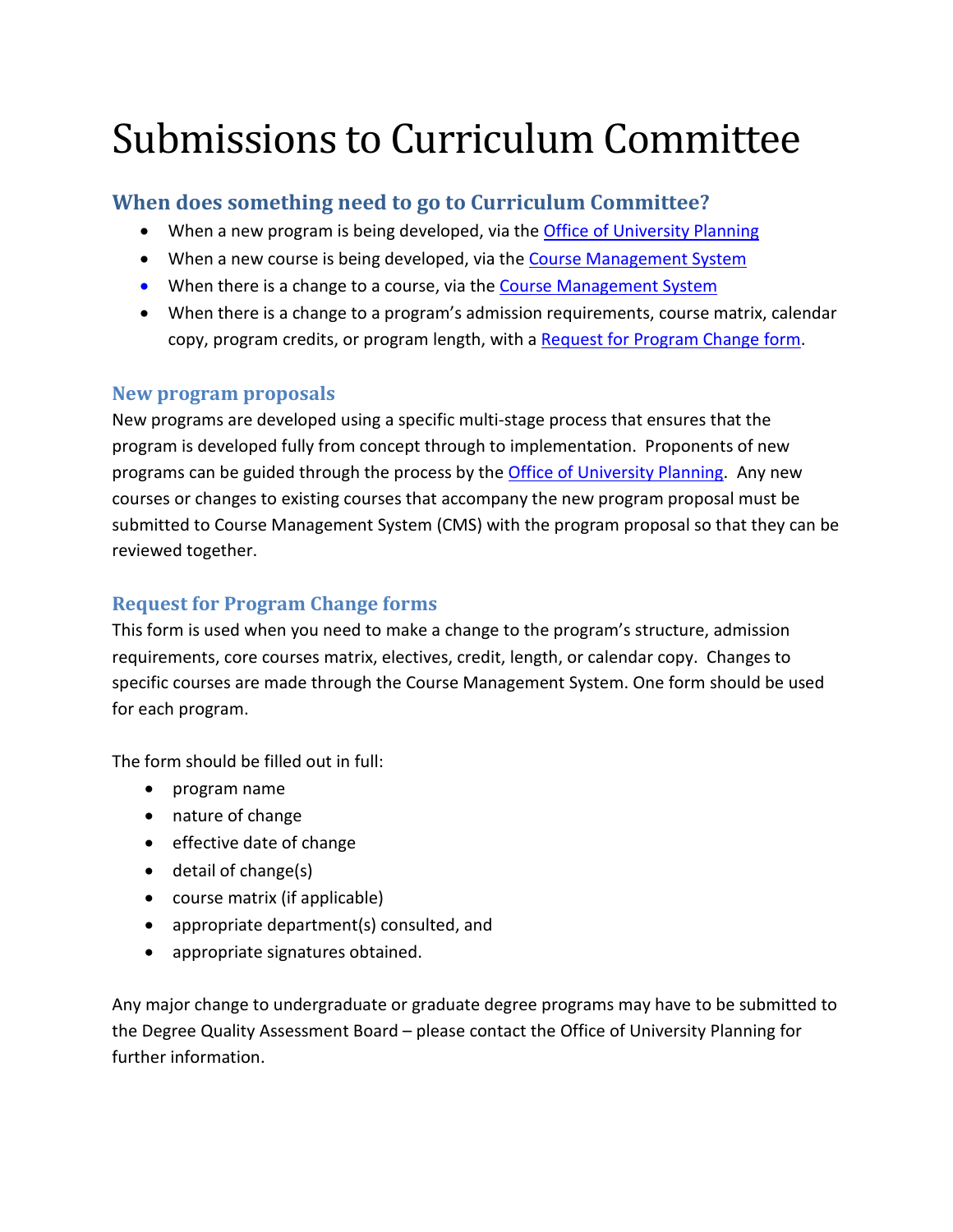*The program change form was updated in 2013 to make the changes proposed clearer to the Committee. Please discontinue using the old form and use the new form for all program change requests.* 

## **Course Management System**

Faculty members with access to CMS have the ability to make changes only to their own proposals and will not be able to submit courses to Curriculum Committee on their own. Area secretaries are responsible for forwarding course proposals and course change requests submitted by faculty members.

Please visit<https://www2.viu.ca/senate/docs/cccourseproposalguidelines.pdf> for information on using CMS.

Area secretaries are asked to check CMS regularly for new submissions, particularly as deadlines approach. To give a faculty member access to CMS, the approval of the Dean can be emailed to [curric@viu.ca;](mailto:curric@viu.ca) faculty access is reviewed yearly to ensure that it stays up to date.

# **What happens after my item is submitted to Curriculum Committee?**

Curriculum Committee can recommend for approval any proposals for credit programs and courses; approval comes from Senate.

Curriculum Committee can approve any proposals for non-credit programs and courses.

- **Course proposals and course change requests**  submitted through the Course Management System - are reviewed by Committee Support for completeness and then forwarded to Curriculum Committee members for review. Committee members have until the Friday before the meeting to make comments on the courses.
	- o If a committee members leaves a comment or question on a course, then the proponent will be asked to attend the Curriculum Committee meeting to speak to the comments. An email will go out from [coursechange@viu.ca](mailto:coursechange@viu.ca) the Friday before the meeting.
	- o If a course does not have any comments, the proponent is not required to attend and the course will be recommended for approval.
- The proponent(s) and the appropriate Dean of **request for program changes** will be invited to attend the Curriculum Committee meeting to discuss the proposed changes.
- The proponent(s) and the appropriate Dean of **new program proposals** will be invited to attend the Curriculum Committee meeting to present the proposed program.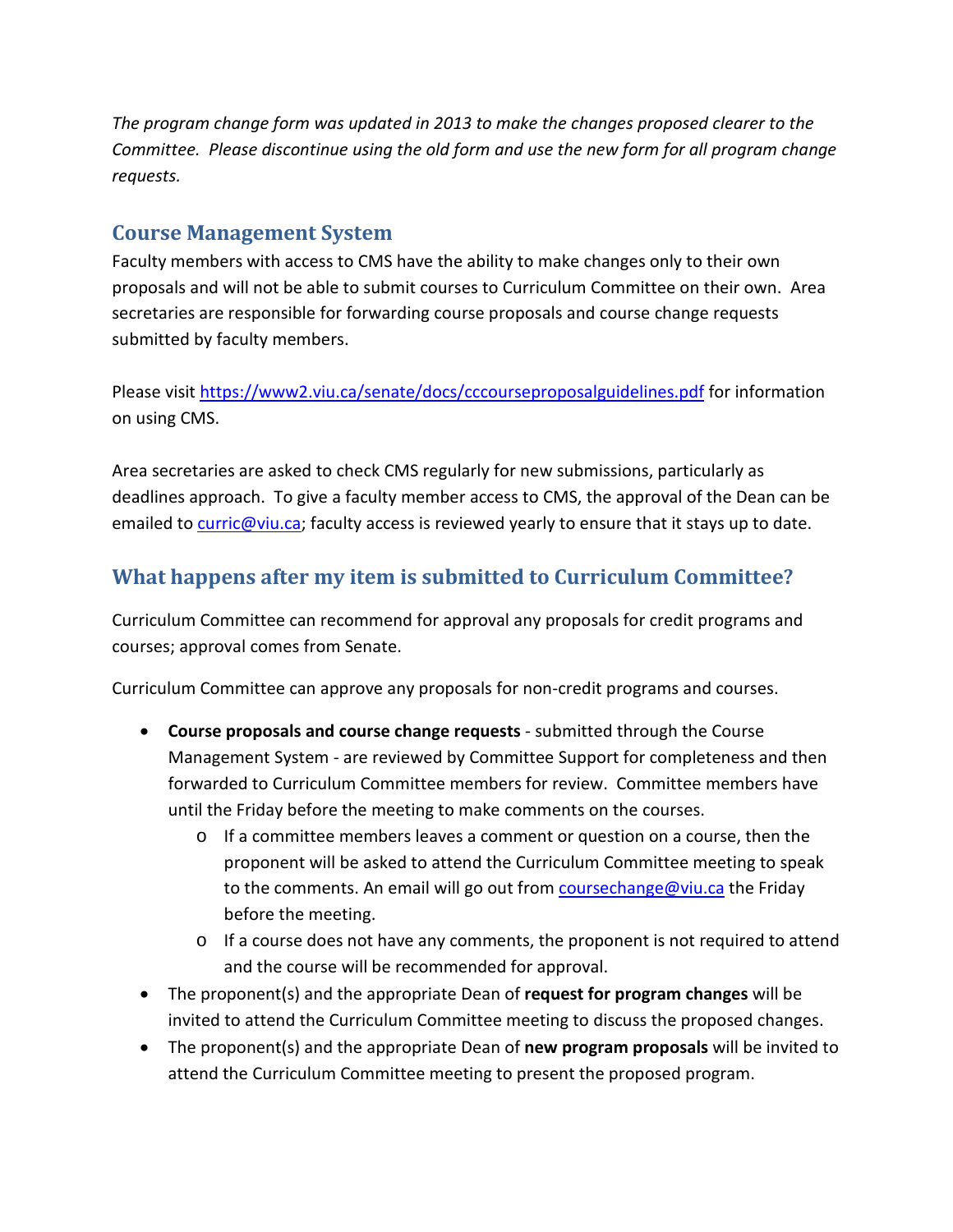Submissions to Curriculum Committee are reviewed by the Registrar, Associate Registrar (Admissions), and Calendar Editor prior to the meeting. Occasionally, **prerequisite, corequisite, or equivalent course language** may be changed to match standard language used by the university. Proponents will be contacted if clarification is required.

# **What happens after Curriculum Committee?**

- **Credit course changes, course proposals, and program changes** recommended for approval will be fowarded to the next Senate meeting. Once these are approved by Senate, they will be forwarded to Records for uploading to SAWS. It can take up to two weeks for changes to appear in the calendar.
	- o In the case of new courses accompanying new program proposals, the course will be held until the new program is approved, and then forwarded to Records for uploading to SAWS.
- **Non-credit course changes, course proposals, and program changes** approved by Curriculum Committee are forwarded to Records for implementation and uploading to SAWS. It can take up to two weeks for changes to appear in the calendar.
- **New program proposals**, once recommended for approval by Curriculum Committee, are forwarded to Planning and Priorities Committee for review and then sent to Senate.

Sometimes requests for program change and new program proposals are recommended for approval with the condition that certain changes are made to the proposal before the Senate meeting. These changes will be communicated via email and must be returned electronically to [curric@viu.ca](mailto:curric@viu.ca) by the next Senate meeting.

Any agenda items that are not recommended for approval will be returned to the proponent with feedback and a request for resubmission.

**Please note** that if you put your effective date of change as the day after a Senate meeting, the change will not be made to the system on that day. It takes several days for notice of Senate approval to be delivered from the Senate Coordinator to the Curriculum Committee Support, and another day or so for approved items to be dealt with accordingly. Once courses have been submitted to Records, it can take an additional to two weeks for the courses to be unloaded to SAWS. Please keep this in mind when choosing your effective date of change.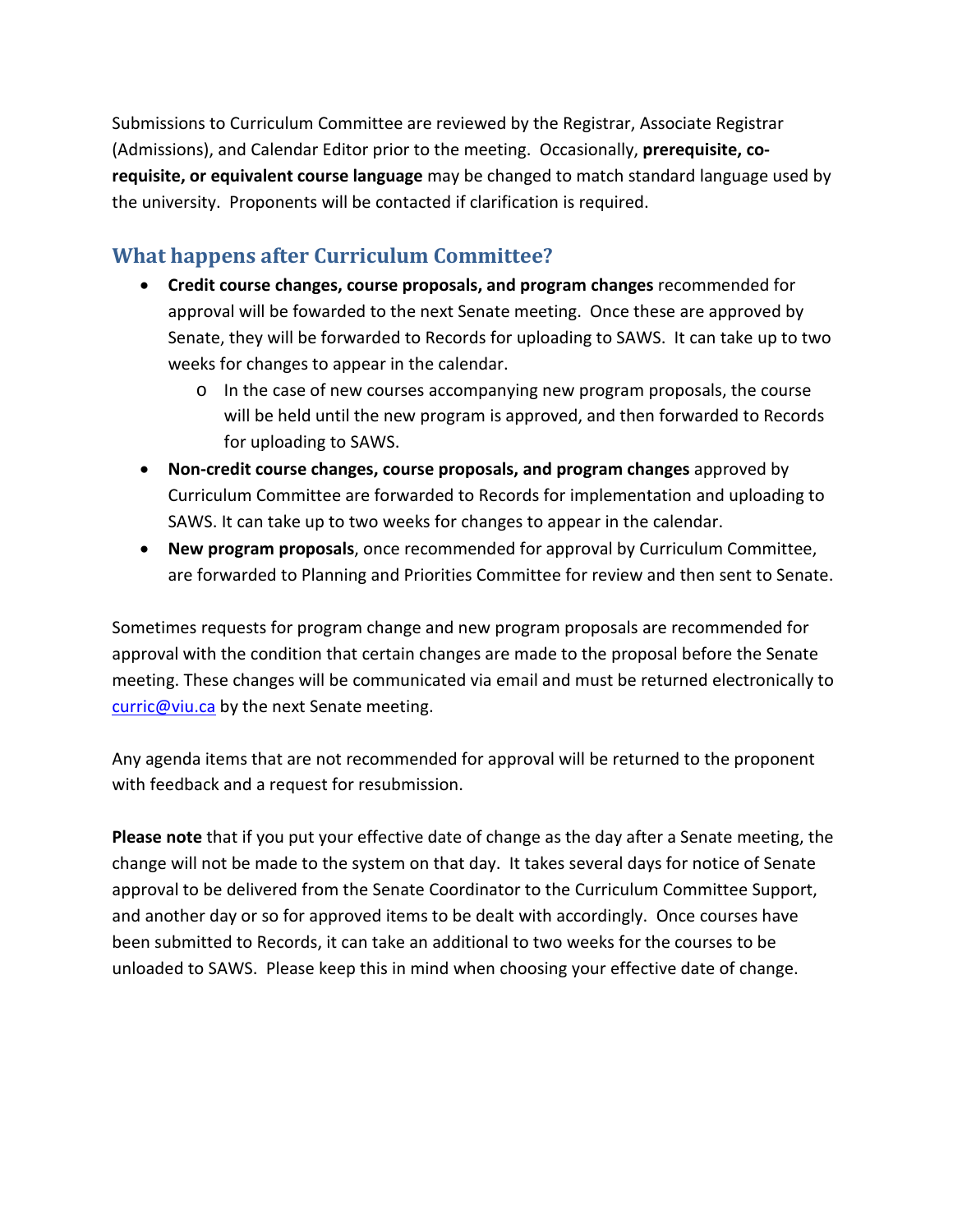# **Minor Changes or Fixing Errors in CMS – "Housekeeping Changes"**

Sometimes we find that a course proposal or course change request has been approved with a small error – for example, the "Show in Calendar" box wasn't checked, or the course has been assigned to the wrong department. In many cases, if the change is very minor and doesn't require further review by the Committee, these changes can be made without a formal Curriculum Committee submission. Contact [curric@viu.ca](mailto:curric@viu.ca) if such an error has been discovered.

# **Things to Take Into Consideration**

- All program change forms must be submitted in hardcopy form to Curriculum Committee Support by the submission deadline.
- Any courses change proposals that accompany a program change or program proposal have to be submitted at the same time as the program change form or proposal paperwork.
- All agenda items must show that the proper authorization has been received:
	- o For course proposals and course changes, indicate the departments and areas in consultation, and in the proposal tracking field, indicate the date of the Faculty Council where the course change or proposal was reviewed and approved.
	- o For request for program changes, indicate the departments and areas in consultation and include the appropriate signatures on the form.
- The **effective date** for all submissions can be no earlier than the Senate meeting that the change will be reviewed at. Further, due to the length of time it takes to finish processing Senate-approved changes and proposals, the changes may not come into effect for two weeks after Senate approval. See the note following the section "What Happens After Curriculum Committee" for more information.
	- $\circ$  For changes that are increasing a course or program's prerequisite, the effective date must be no earlier than one year from the date of the Senate meeting.
	- o For new courses, the effective date can be as early as the next Senate meeting but proponents should be aware that courses may not be timetabled immediately.
- Use **track changes** when submitting proposals with calendar copy or course matrix changes – this ensures that the committee can see exactly what the changes are.
- All new course proposals must have a **sample course outline** filled in in full and uploaded to the course in CMS.
- The Curriculum Committee **submission deadlines** are generally not that flexible, although you may have gotten lucky in the past. If the agenda is full at the deadline, late submissions will not be accepted and these will have to wait until the next meeting. Please make sure that all paperwork is handed in well in advance of the deadline so that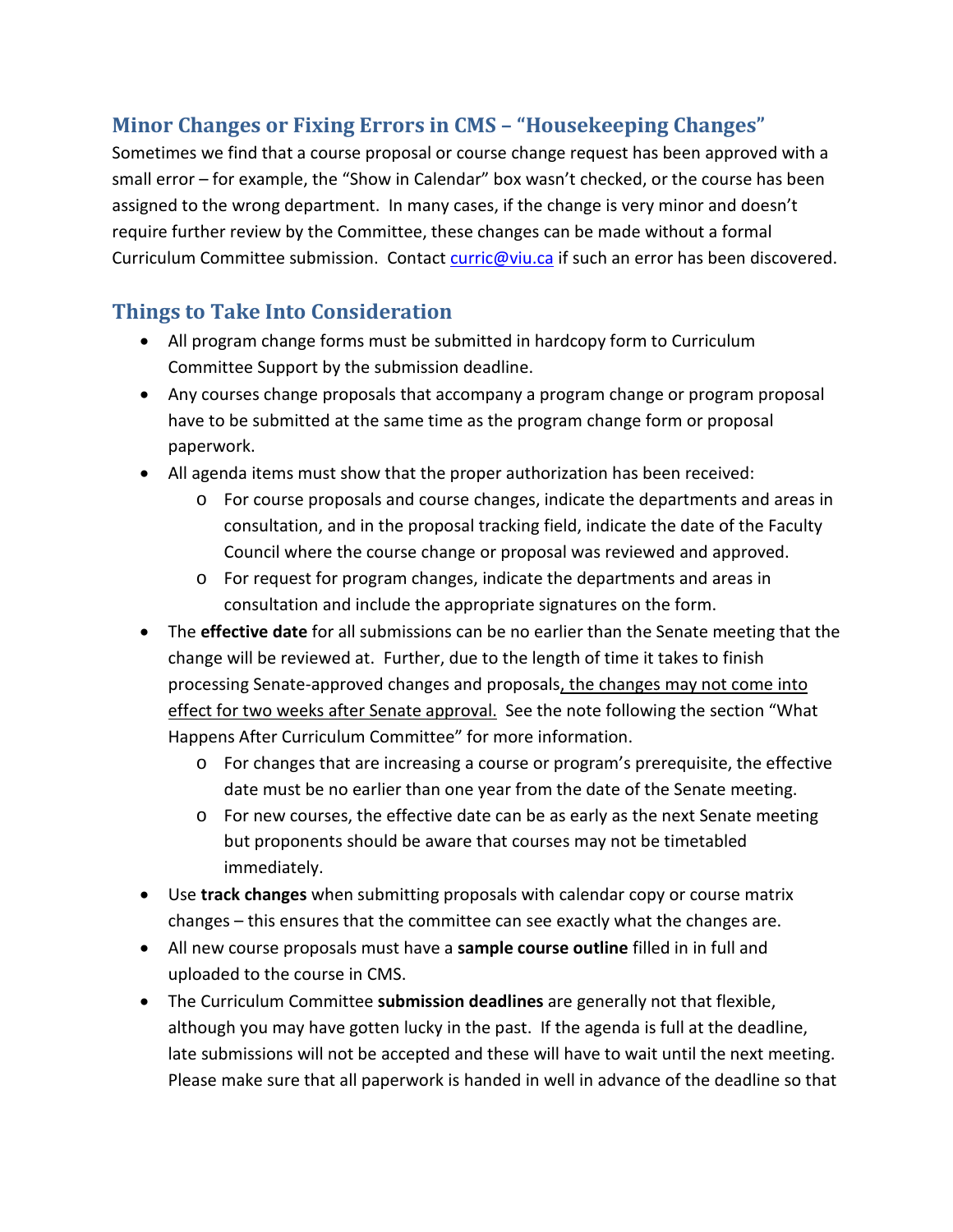your submission makes it on the agenda and allows for any changes that may need to happen.

• **Deactivated courses** can be reactivated at any time without approval from Curriculum Committee provided that the content of the course has not changed. Contact the Curriculum Systems Clerk for more information.

## **Quick Reference**

| What do you want to do?                                      | How do you do it?                                  |
|--------------------------------------------------------------|----------------------------------------------------|
| Add or remove faculty members to CMS                         | Dean emails curric@viu.ca with request             |
| Change a course's ID                                         | In CMS - Clone Course - make sure you add the      |
|                                                              | old course ID under the new course's historical ID |
|                                                              | information                                        |
| Change a course's name or description                        | In CMS - Change Existing Course                    |
| Change a course's prerequisite, title,                       | In CMS - Change Existing Course                    |
| lecture/lab/seminar hours                                    |                                                    |
| Change a program's admission requirements                    | Request for Program Change Form                    |
| Change a program's calendar copy                             | Request for Program Change Form                    |
| Change a program's core or elective courses                  | Request for Program Change Form                    |
| Create a new course                                          | In CMS - Create New Course                         |
| View status of course proposals or course change<br>requests | In CMS - View/Compare Existing Course              |

### **Resources**

- All document templates and forms including a sample Request for Program Change form - can be found online at <http://www2.viu.ca/senate/CurriculumProcessProcedures.asp>
- Request for Program Change form <http://www2.viu.ca/senate/docs/CreditProgramChange.doc>
- Course Management System<https://isapp.viu.ca/cms/main.asp>
- Curriculum Committee Submission Deadlines <http://www2.viu.ca/senate/CurriculumCommitteeSubmissionDeadlines.asp>
- Senate and Senate Standing Committee meeting schedules <http://www2.viu.ca/gap/meetingschedule/index.asp>